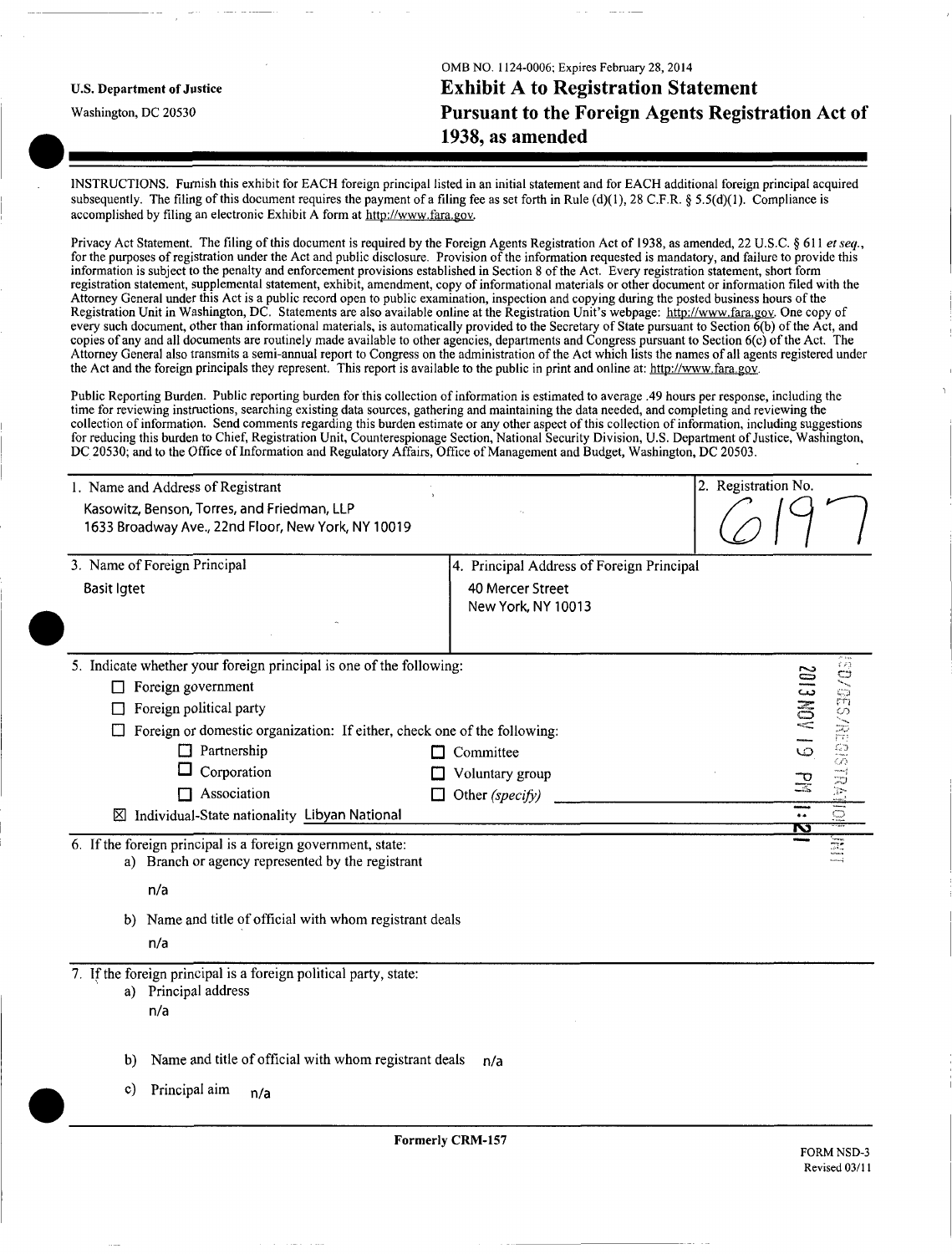8. If the foreign principal is not a foreign government or a foreign political party:

a) State the nature of the business or activity of this foreign principal.

Basit Igtet may be seeking political office in Libya, his native country.

b) Is this foreign principal:

| Supervised by a foreign government, foreign political party, or other foreign principal         | Yes $\Box$ No $\boxtimes$ |
|-------------------------------------------------------------------------------------------------|---------------------------|
| Owned by a foreign government, foreign political party, or other foreign principal              | Yes $\Box$ No $\boxtimes$ |
| Directed by a foreign government, foreign political party, or other foreign principal           | $Yes \Box No \boxtimes$   |
| Controlled by a foreign government, foreign political party, or other foreign principal         | Yes $\Box$ No $\boxtimes$ |
| Financed by a foreign government, foreign political party, or other foreign principal           | Yes $\Box$ No $\boxtimes$ |
| Subsidized in part by a foreign government, foreign political party, or other foreign principal | Yes $\Box$ No $\boxtimes$ |

9. Explain fully all items answered "Yes" in Item 8(b). (If additional space is needed, a full insert page must be used.) n/a

10. If the foreign principal is an organization and is not owned or controlled by a foreign government, foreign political party or other foreign principal, state who owns and controls it.

n/a

### EXECUTION

In accordance with 28 U.S.C. § 1746, the undersigned swears or affirms under penalty of perjury that he/she has read the information set forth in this Exhibit A to the registration statement and that he/she is familiar with the contents thereof and that such contents are in their entirety true and accurate to the best of his/her knowledge and belief.

| Date of Exhibit A | Name and Title |      | Signature |  |
|-------------------|----------------|------|-----------|--|
| ∽                 | w<br>– אנ      | OMU' |           |  |
|                   |                |      |           |  |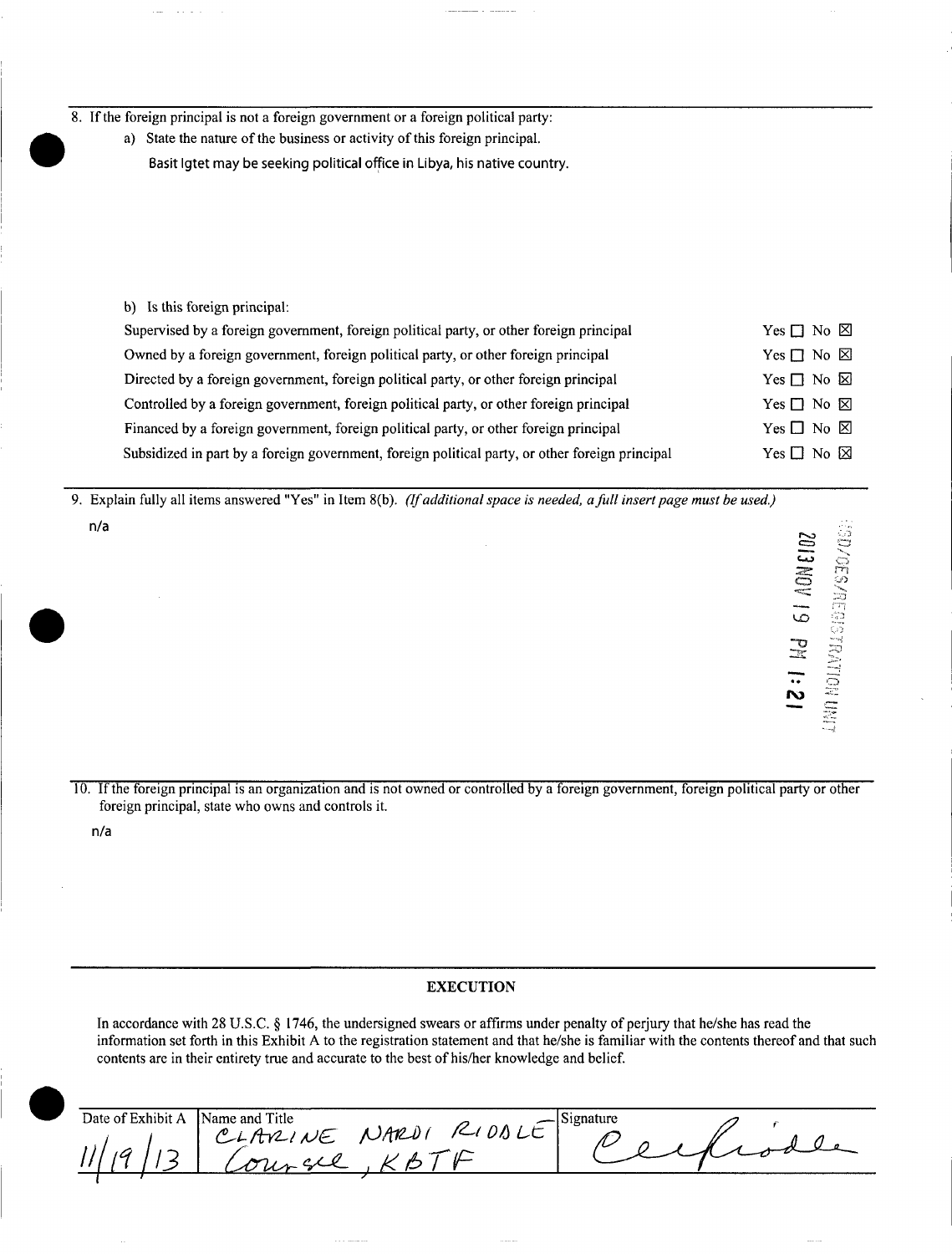U.S. Department of Justice

Washington, DC 20530

OMB NO. 1124-0004; Expires February 28, 2014 Exhibit B to Registration Statement Pursuant to the Foreign Agents Registration Act of 1938, as amended

INSTRUCTIONS. A registrant must furnish as an Exhibit B copies of each written agreement and the terms and conditions of each oral agreement with his foreign principal, including all modifications of such agreements, or, where no contract exists, a full statement of all the circumstances by reason of which the registrant is acting as an agent of a foreign principal. Compliance is accomplished by filing an electronic Exhibit B form at [http://www.fara.gov.](http://www.fara.gov)

Privacy Act Statement. The filing of this document is required for the Foreign Agents Registration Act of 1938, as amended, 22 U.S.C. § 611 et seq., for the purposes of registration under the Act and public disclosure. Provision of the information requested is mandatory, and failure to provide the information is subject to the penalty and enforcement provisions established in Section 8 of the Act. Every registration statement, short form registration statement, supplemental statement, exhibit, amendment, copy of informational materials or other document or information filed with the Attorney General under this Act is a public record open to public examination, inspection and copying during the posted business hours of the Registration Unit in Washington, DC. Statements are also available online at the Registration Unit's webpage: [http://www.fara.gov.](http://www.fara.gov) One copy of every such document, other than informational materials, is automatically provided to the Secretary of State pursuant to Section 6(b) of the Act, and copies of any and all documents are routinely made available to other agencies, departments and Congress pursuant to Section 6(c) of the Act. The Attorney General also transmits a semi-annual report to Congress on the administration of the Act which lists the names of all agents registered under the Act and the foreign principals they represent. This report is available to the public in print and online at: [http://www.fara.gov.](http://www.fara.gov)

Public Reporting Burden. Public reporting burden for this collection of information is estimated to average .33 hours per response, including the time for reviewing instructions, searching existing data sources, gathering and maintaining the data needed, and completing and reviewing the collection of information. Send comments regarding this burden estimate or any other aspect of this collection of information, including suggestions for reducing this burden to Chief, Registration Unit, Counterespionage Section, National Security Division, U.S. Department of Justice, Washington, DC 20530; and to the Office of Information and Regulatory Affairs, Office of Management and Budget, Washington, DC 20503.  $\mathcal{L}_{\alpha}$ 

|                                                                      |                        | الرابية<br>$\simeq$<br>بسنع                                                                                                                                   |
|----------------------------------------------------------------------|------------------------|---------------------------------------------------------------------------------------------------------------------------------------------------------------|
| 1. Name of Registrant<br>Kasowitz, Benson, Torres, and Friedman, LLP | 2. Registration No.    | <b>AO</b><br>KD.<br>ುರ<br>$\mathbb{C}$<br>م ا                                                                                                                 |
| 3. Name of Foreign Principal<br>Basit Igtet                          |                        | <b>Internet</b><br>$\frac{1}{2} \frac{1}{2} \frac{1}{2} \frac{1}{2} \frac{1}{2} \frac{1}{2}$<br>Jb.<br>mmed.<br>ಾ<br>$\bullet$<br>22<br>r.<br>$T_{\rm{beam}}$ |
|                                                                      | Check Appropriate Box: | n Saa<br>terms of                                                                                                                                             |

- 4.  $\boxtimes$  The agreement between the registrant and the above-named foreign principal is a formal written contract. If this box is checked, attach a copy of the contract to this exhibit.
- 5.  $\Box$  There is no formal written contract between the registrant and the foreign principal. The agreement with the above-named foreign principal has resulted from an exchange of correspondence. If this box is checked, attach a copy of all pertinent correspondence, including a copy of any initial proposal which has been adopted by reference in such correspondence.
- 6.  $\Box$  The agreement or understanding between the registrant and the foreign principal is the result of neither a formal written contract nor an exchange of correspondence between the parties. If this box is checked, give a complete description below of the terms and conditions of the oral agreement or understanding, its duration, the fees and expenses, if any, to be received.
- 7. Describe fully the nature and method of performance of the above indicated agreement or understanding.

Government relations services; communication of information to the principal, as well as communicate information about the principal to interested persons in the public sector.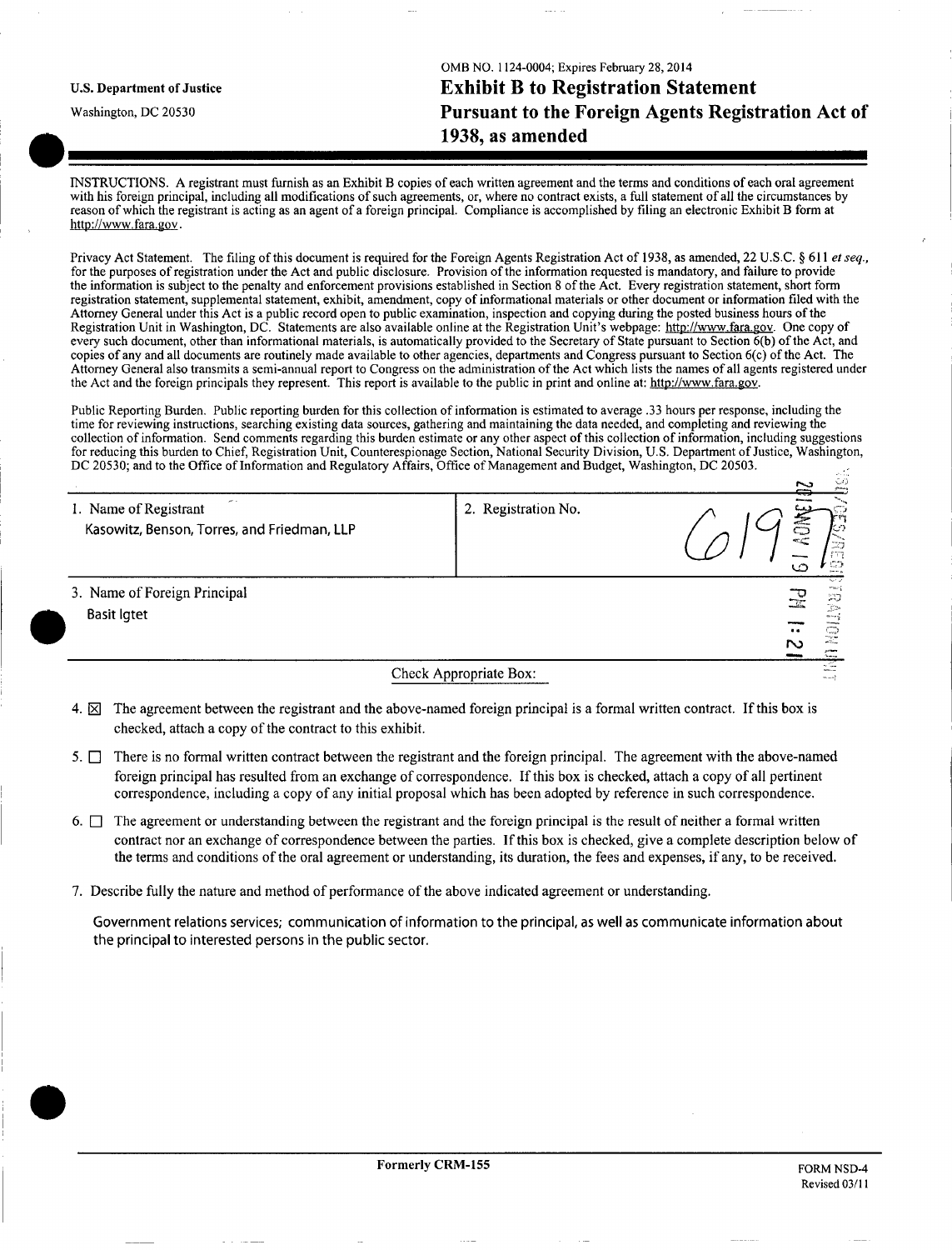8. Describe fully the activities the registrant engages in or proposes to engage in on behalf of the above foreign principal.

The princial may be seeking political office in Libya, his native country. At the request of the principal, meetings with members of Congress, executive branch officials, and others will be arranged.

9. Will the activities on behalf of the above foreign principal include political activities as defined in Section 1(o) of the Act and in the footnote below? Yes  $\boxtimes$  No  $\Box$ the footnote below? Yes  $\boxtimes$ 

If yes, describe all such political activities indicating, among other things, the relations, interests or policies to be influenced together with the means to be employed to achieve this purpose.

Basit Igtet may be seeking political office in Libya, his native country. The activies will be undertaken to communicate information to the principal, as well as communicate information about the principal to interested persons in the public  $\frac{m}{d\beta}$ and private sector.  $\Xi \ \subseteq \ \Xi$ 

 $\varpi$ 

 $\mathbf{\Xi}$ 

### EXECUTION

In accordance with 28 U.S.C. § 1746, the undersigned swears or affirms under penalty of perjury that he/she has read the information set forth in this Exhibit B to the registration statement and that he/she is familiar with the contents thereof and that such contents are in their entirety true and accurate to the best of his/her knowledge and belief.

| Date of Exhibit B | Name and Title<br><b>Signature</b>                                                                                                                                                    |
|-------------------|---------------------------------------------------------------------------------------------------------------------------------------------------------------------------------------|
|                   |                                                                                                                                                                                       |
|                   |                                                                                                                                                                                       |
|                   | Footnote: Political activity as defined in Section 1(0) of the Act means any activity which the person engaging in believes will, or that the person intends to, in any way influence |

any agency or official of the Government of the United States or any section of the public within the United States with reference to formulating, adopting, or changing the domestic or foreign policies of the United States or with reference to the political or public interests, policies, or relations of a government of a foreign country or a foreign political party.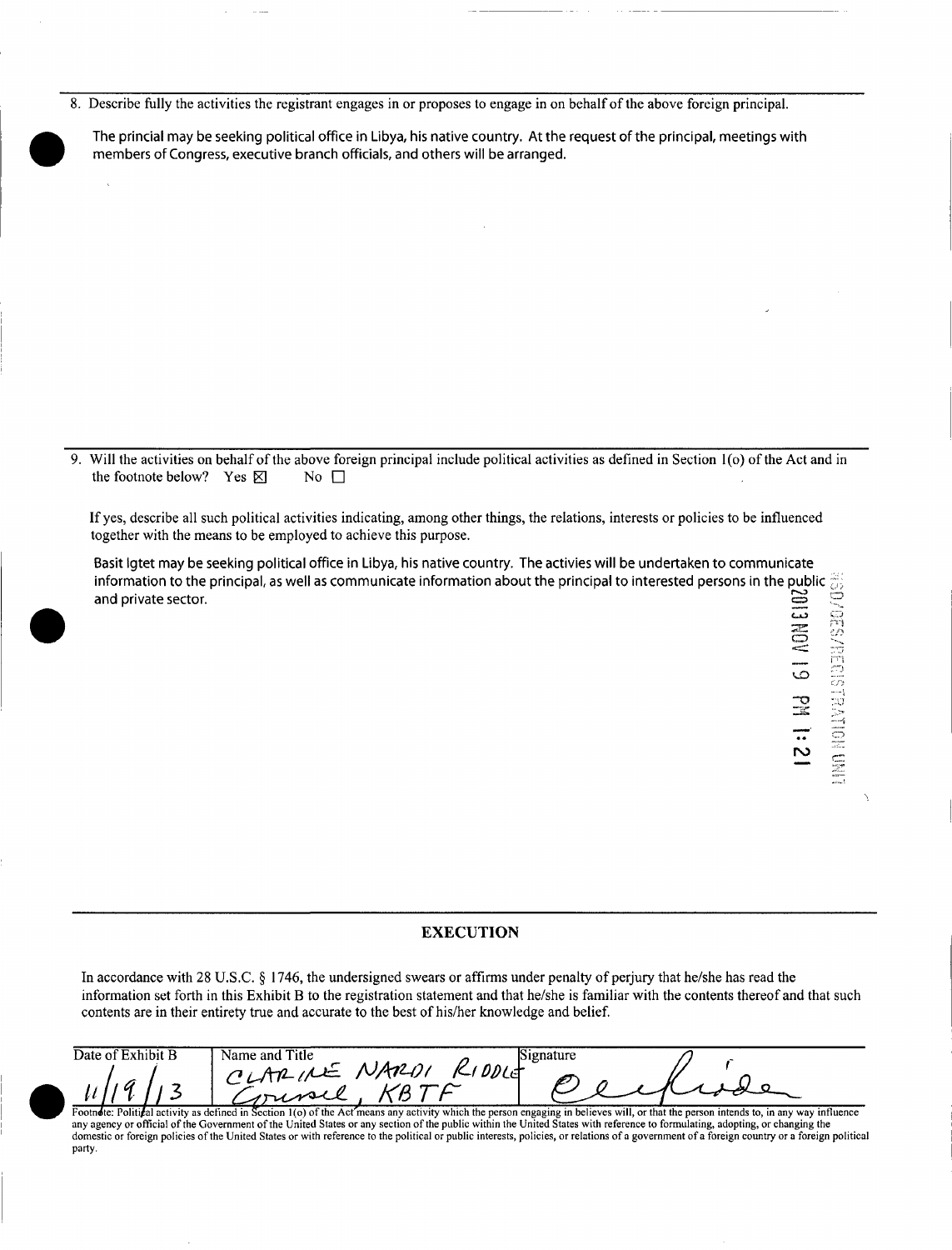## KASOWITZ, BENSON, TORRES & FRIEDMAN LLP

1633 BROADWAY

NEW YORK, NEW YORK 10019-6799

212-506-1700

FACSIMILE: 212-506-180 0

November 15, 2013

MITCHELL R. SCHRAGE DIRECT DIAL: 2I2-SO6-I960 DIRECT FAX: 212-500-3460 MSCHRAGE@KASOWITZ.COM

BY E-MAIL: b.igtet@athal.ly

Basit Igtet 40 Mercer Street New York, NY 10013

### Re: Terms and Conditions of Engagement

Dear Mr. Igtet:

This letter confirms your retention of Kasowitz, Benson, Torres & Friedman LLP ("KBT&F") in connection with government relations services.

We have agreed to represent you beginning on November 15, 2013 in connection with government relations services. Senator Joe Lieberman, Clarine Nardi Riddle, and Mark Heilbrun shall be primarily responsible for the engagement and may be assisted by other KBT&F colleagues as may be necessary and advisable to meet our agreed upon objectives. Our fees for this engagement will be \$50,000 per month for a period of two months, \$100,000. This agreement may be renewed upon mutual agreement of the parties. Either party may terminate this Agreement upon thirty (30) days prior written notice.

Disbursements (e.g., travel, postage, and other similar expenses) are billed separately and are billed to you at cost.

We are required to advise you that, under state law, in the event of any fee dispute between you and KBT&F involving a sum of more than \$1,000 but less than \$50,000, you have the option to seek resolution of such dispute in an arbitration proceeding conducted pursuant to Part 137 of the Rules of the Chief Administrator of the Courts of the State of New York.

NEWARK SAN FRANCISCO SILICON VALLEY

ATLANTA HOUSTON MIAMI